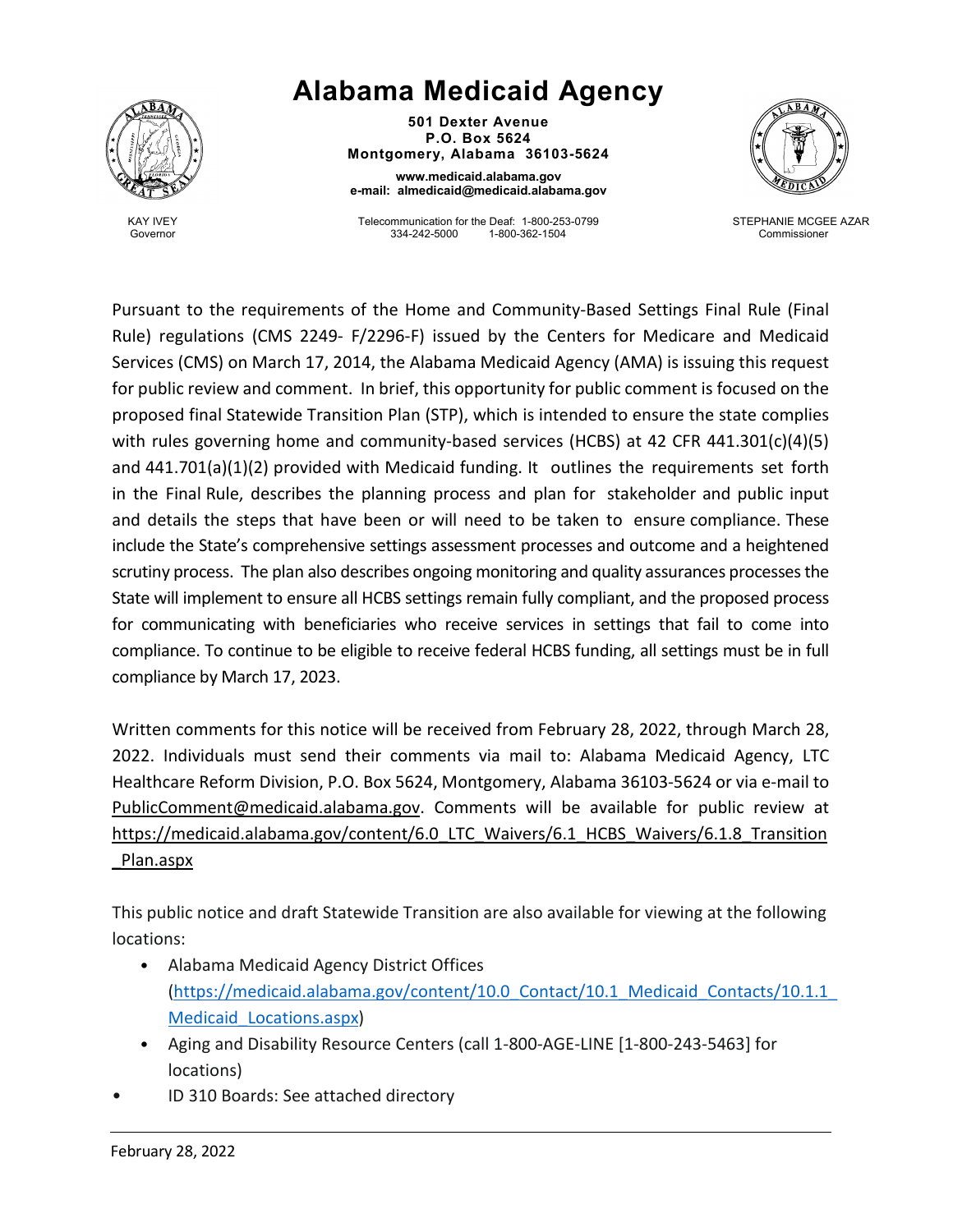

| <b>Agency</b>                          | <b>Address</b>                                    | <b>Telephone</b>   | Email                                               | <b>Counties Served</b>                                                                                              |
|----------------------------------------|---------------------------------------------------|--------------------|-----------------------------------------------------|---------------------------------------------------------------------------------------------------------------------|
| <b>Ability Alliance</b>                | 1002 McFarland<br>Blvd, Ste K,<br>Northport 35476 | $(205)$ 333-1577   | vturnage@abilityalliance.info                       | Tuscaloosa, Bibb, Pickens,<br>Hale, Choctaw, Sumter,<br>Greene, Marengo                                             |
| Blount/St. Clair 310<br>Board          | PO Box 1015<br>Oneonta 35121                      | $(205)$ 625-3201   | kbeaucahmp@bscid.org                                | Blount, St. Clair                                                                                                   |
| Central Alabama<br>Wellness            | Mitchell Center<br>Po Drawer 689<br>Calera 35040  | $(205) 651 - 0077$ | bhigginbotham@centralalabamawelln<br>ess.org        | Chilton, Shelby, Autauga,<br>Elmore, Tallapoosa,<br>Chambers, Lee, Russell                                          |
| Cindy Haber Center                     | PO Box 853<br>Robertsdale<br>36567                | $(251)$ 947-5608   | Dawn@cindyhabercenter.com                           | Baldwin, Clarke, Mobile,<br>Washington, Escambia, Con<br>ecuh, Monroe,<br>Geneva, Lowndes, Wilcox,<br>Perry, Dallas |
| Cullman 310 Board                      | 1807 Beech Ave<br>Cullman, Al<br>35055            | $(256)$ 737-1915   | cmorris@cccdd.com                                   | Cullman                                                                                                             |
| Dekalb MR Board                        | 202 Turner Av<br><b>SE Fort Payne</b><br>35967    | $(256) 845 - 1097$ | aphillips@boonlink.net                              | Dekalb                                                                                                              |
| Dothan-Houston MR<br>310 Board         | PO Box 8646<br>Dothan 36304                       | $(334) 793 - 3102$ | smcknight@dhcidb.com                                | Houston                                                                                                             |
| East Al Mental<br><b>Health Center</b> | 2300 Center Hill<br>Dr, Opelika, AL<br>36801      | $(334) 742 - 2112$ | jimmie.dickey@eamhc.org<br>selena.sanford@eamhc.org | Lee, Russell, Chambers,<br>Tallapoosa                                                                               |
| Greater Etowah 310                     | PO Box 8195<br>Gadsden 35902                      | $(256) 546 - 6009$ | david@greateretowah.com                             | Etowah                                                                                                              |